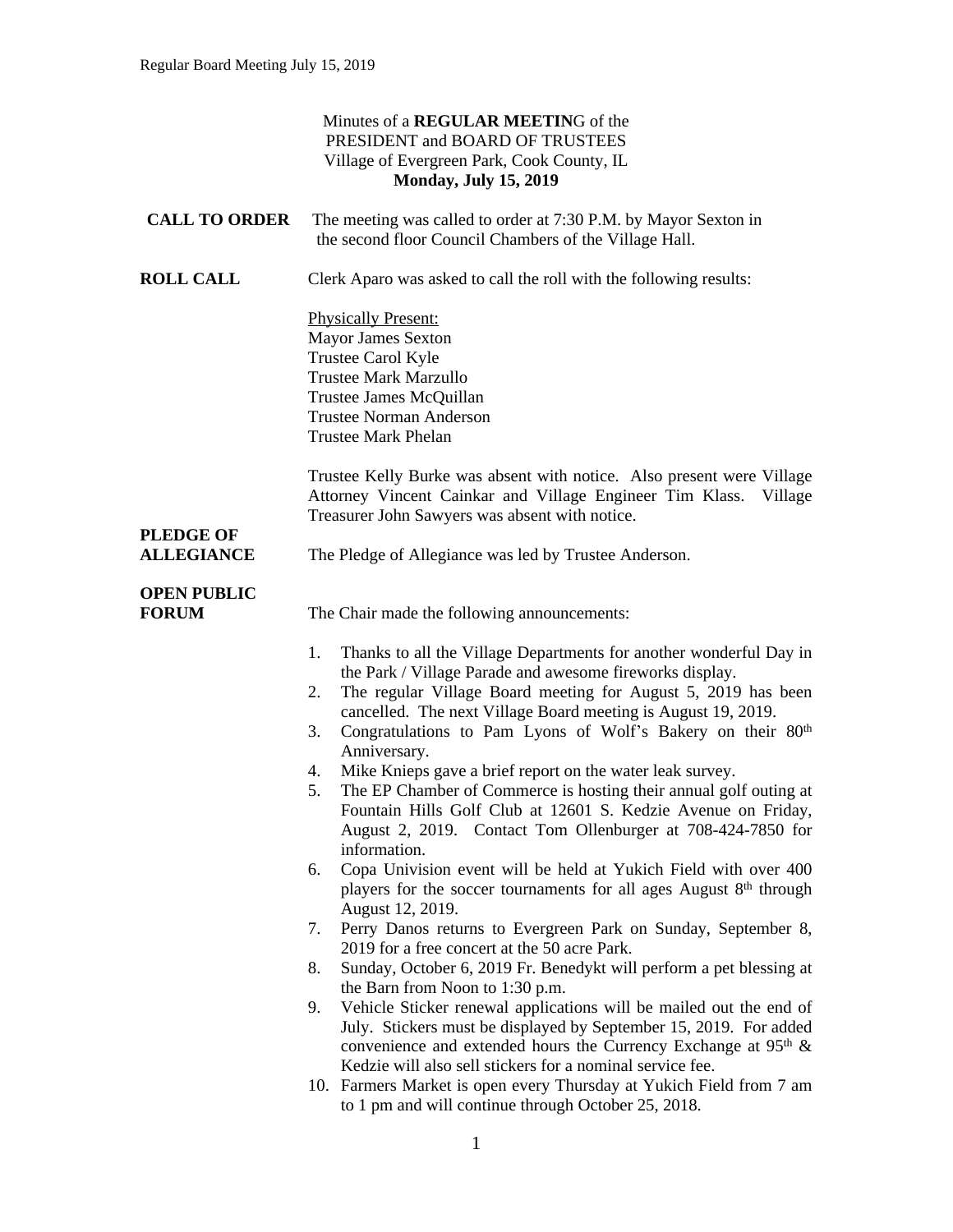- 11. Free live concerts are being held at Klein Park  $97<sup>th</sup>$  & Homan from 6-8 pm. Sunday July 21, 2019 at 6:00 p.m. the Neverly Brothers; Friday August 4, 2019 Cirrus Falcon and Sunday August 25, 2019 the City Lights Orchestra directed by Rich Daniels performs. All concerts are weather permitting. The Chair encouraged everyone to attend these free family events.
- 12. The movie "Elf" will be shown on Friday, July 25, 2019 at 8:15 p.m. in the 50 acre park. Santa will make an appearance.
- 13. Trustee Phelan complimented the Village fireworks show held after the parade.
- 14. Trustee Anderson reminded everyone to check on their neighbors during this stretch of excessive heat.

# **OPEN PUBLIC AUDIENCE**

**COMMENTS** Mr. Kenneth Darnell, 87<sup>th</sup> & Talman reported issues with railroad property and easement high grass and rodent harborage at  $87<sup>th</sup>$  & Washtenaw. The Chair stated the Village will take care of it even though the property belongs to the railroad.

- **LCM<br>PRESENTATION** The Chair introduced Dr. John Hanlon, CEO and President of Little Company of Mary. Dr. Hanlon apprised the Board and the audience of the status of the hospital. They are in negotiations with another affiliation partner and due to the nondisclosure agreement he cannot divulge it at this time. A press release will be done on Wednesday to release the name of the affiliation partner. Dr. Hanlon added LCM has state of the art radiology unit and their quality of care has been upgraded from a D grade to an A in just 18 months. A \$25 million dollar project is scheduled for hospital efficiency of care including the emergency room. Questions were taken from the Board and audience. LCM will not be a level one trauma center. The Chair thanked Dr. Hanlon for opening the lines of communication between the Village, the residents and the hospital. The Board and the audience gave Dr. Hanlon a round of applause.
- AGENDA Motion by Trustee Phelan second by Trustee Kyle to waive the reading of the minutes of the June 17, 2019 Regular Board Meeting of the President and Board of Trustees as presented and passed by unanimous voice vote and so ordered by the Chair.

# **ZBA MEETING MINUTES**

**9315 S. TROY** Motion by Trustee Marzullo second by Trustee Kyle to approve the minutes of the July 9, 2019 Zoning Board of Appeals and the recommendation for the subdivision located at 9315 S. Troy Avenue from 3 residential lots to 2 lots. Trustee Marzullo asked the house be demolished as quickly as possible due to the property being an eyesore. The attorney will prepare an ordinance with specific time limits for demo and construction. Upon roll call, voting YES: Trustees Kyle, Marzullo,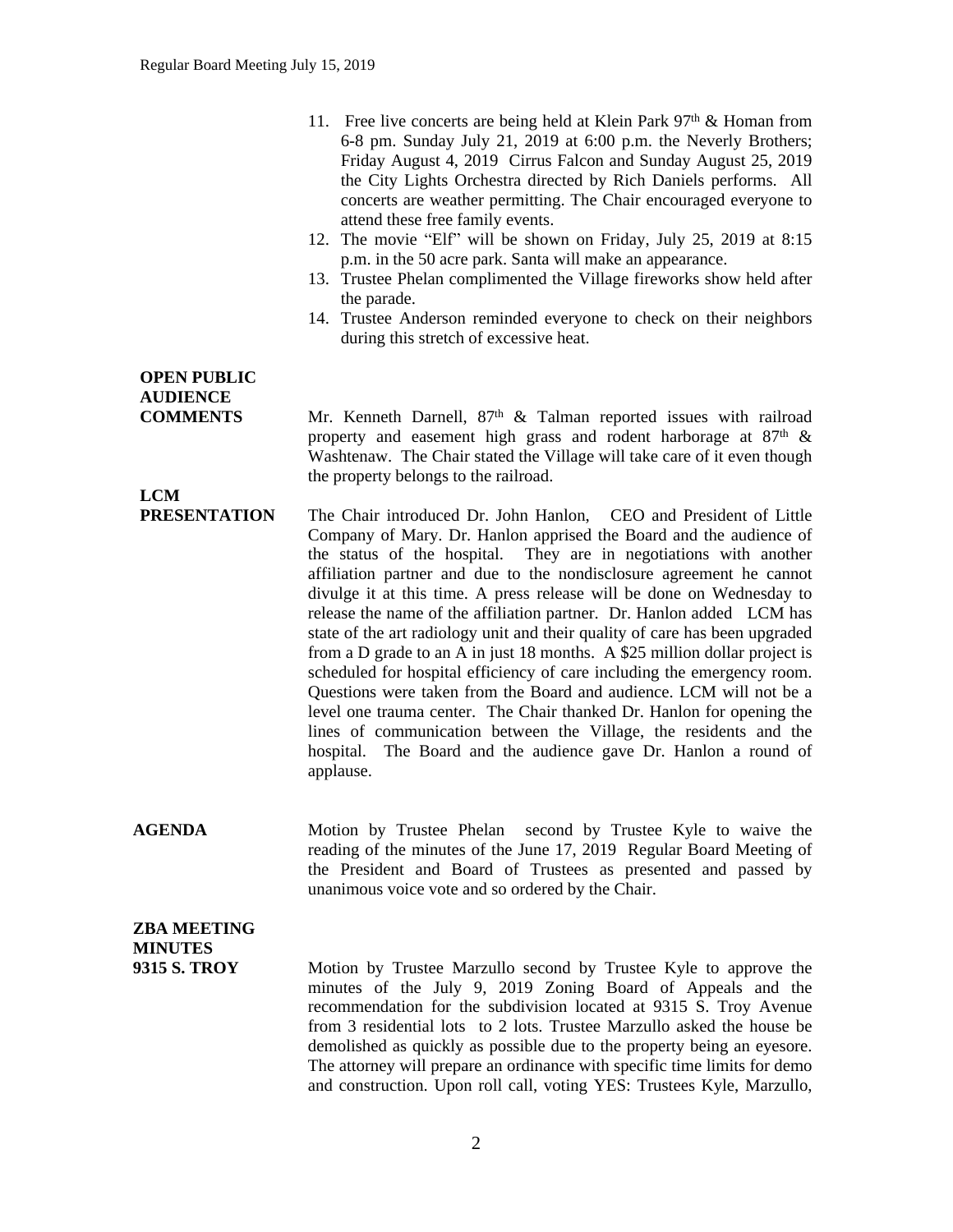McQuillan, Anderson and Phelan; voting NO: NONE. The motion was passed and so ordered by the Chair.

# **ZBA MINUTES**

**PEP BOYS** Motion to table by Trustee McQuillan second by Trustee Kyle the approval of the minutes of the July 9, 2019 meeting and the recommendation of the ZBA to approve with stipulations. The Trustees had questions and a discussion took place regarding the type of work done at the location; business hours and location of the work bays. A Pep Boys representative was not present tonight but did attend the Zoning Board Meeting. The Chair will contact them to attend the next meeting on August 19, 2019. Upon roll call, voting YES: Trustees Marzullo, McQuillan, Anderson, Phelan and Kyle; voting NO: NONE. The motion was passed and so ordered by the Chair.

### **RESOLUTIONS NO. 17-2019 &**

**NO. 18-2019** Motion by Trustee Phelan second by Trustee Anderson to approve **RESOLUTION NO. 17-2018** with expenditures of the General Corporate Fund of \$ 497,346.09 and Water Management Fund in the amount of \$ 252,736.38 and the 95th St. TIF Fund, \$ 16,674.20 and the Capital Improvement Fund, \$ 192,206.07 and the Street Bond Fund, \$24,330.00 for a total of \$ 983,292.74. Upon roll call, voting YES: Trustees McQuillan, Anderson, Phelan, Kyle and Marzullo; voting NO: NONE. The motion was passed and so ordered by the Chair.

> Motion by Trustee Marzullo second by Trustee McQuillan to approve **RESOLUTION NO. 18-2018** with expenditures of the General Corporate Fund of \$ 178,560.34 and the Water Management Fund  $$142,353.73$  and the 95<sup>th</sup> Street TIF Fund,  $$6,139.80$  and the Capital Improvement Fund, \$ 88,697.32 and the Street Bond Fund, \$ 28,370.00 for a total of \$ 444,121.19. Upon roll call, voting YES: Trustees Anderson, Phelan, Kyle, Marzullo and McQuillan; voting NO: NONE. The motion was passed and so ordered by the Chair.

## **VILLAGE COLLECTORS**

**REPORT** Motion by Trustee Phelan second by Trustee Kyle to approve the Village Collector's report for **June 2019** for information and file in the amount of \$ 1,688,386.72. The motion was passed by unanimous voice vote and so ordered by the Chair.

#### **WATER COLLECTORS REPORT**

Motion by Trustee McQuillan second by Trustee Anderson, to accept for file and information the Waters Collector's report for **June 2018** in the amount \$ 496,159.94. The motion was passed by unanimous voice vote and so ordered by the Chair.

#### **TREASURERS**

**REPORT** Motion by Trustee Anderson second by Trustee Kyle to approve the Village Treasurer's report for **June 30, 2019** for information and file in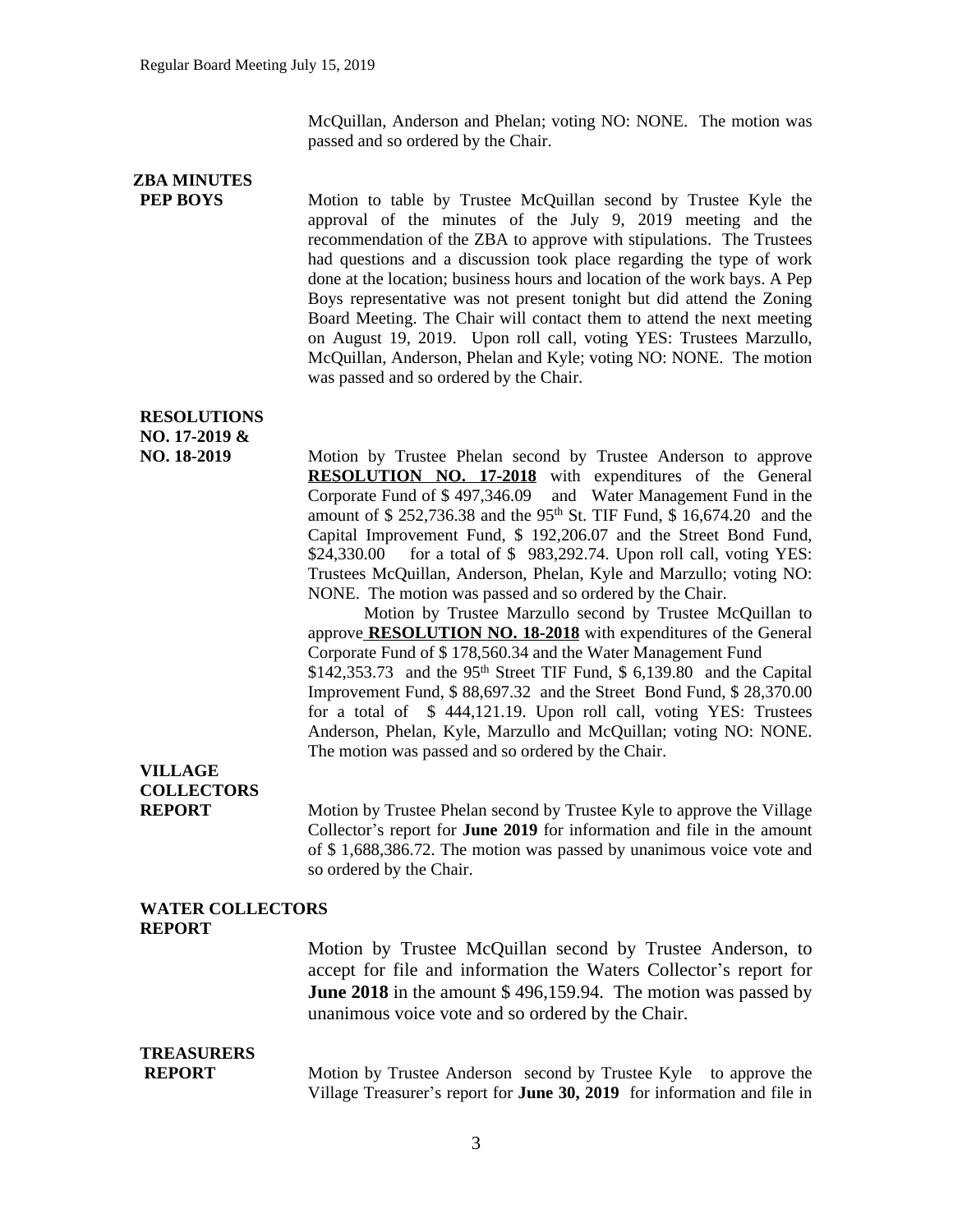the amount of \$6,443,871.22 in the General Fund and \$ 4,332,020.51 in the Sewer and Water Fund. The motion was passed by unanimous voice vote and so ordered by the Chair.

#### **BUSINESS CERTIFICATES** NONE.

### **ORDINANCE**

**ORDINANCE**

**ORDINANCE**

**NO. 15-2019** Motion by Trustee Phelan second by Trustee Anderson to approve **ORDINANCE NO. 15-2019, "AN ORDINANCE OF THE VILLAGE OF EVERGREEN PARK REQUESTING THE RENEWAL OF CLASS 8 CERTIFICATION FROM THE OFFICE OF THE COOK COUNTY ASSESSOR FOR THE EVERGREEN PLAZA AREA LOCATED AT THE SOUTHWEST CORNER OF 95TH STREET AND WESTERN AVENUE IN THE VILLAGE OF EVERGREEN PARK, COOK COUNTY, ILLINOIS."** The attorney explained this is necessary every (5) five years. Upon roll call, voting YES: Trustees Phelan, Kyle, Marzullo, McQuillan and Anderson; voting NO: NONE. The motion was passed and so ordered by the Chair.

**NO. 16-2019** Motion by Trustee Marzullo second by Trustee McQuillan to approve **ORDINANCE NO. 16-2019, "AN ORDINANCE AMENDING CHAPTER 11, LICENSES, TAXATION, AND MISCELLANEOUS BUSINESS REGULATIONS, ARTICLE IX, TABACCO DEALERS OF THE EVEGREEN PARK MUNICIPAL CODE."** The attorney stated the ordinance is being updated to reflect the State of Illinois change in age requirement for tobacco use. Upon roll call, voting YES: Trustees Kyle, Marzullo, McQuillan, Anderson and Phelan; voting NO: NONE. The motion was passed and so ordered by the Chair.

**NO. 17-2019** Motion by Trustee Marzullo second by Trustee Kyle to approve **ORDINANCE NO. 17-2019, "AN ORDINANCE ESTABLISHING PERMIT FEES WITH RESPECT TO THE RENOVATIONS OF THE LITTLE COMPANY OF MARY HOSPITAL AND HEALTH CARE CENTERS EMERGENCY ROOM PROJECT IN THE VILLAGE OF EVERGREEN PARK."** The Chair explained the permit fee is normally 3.5% but he has recommended a 1% discount for the hospital and the permit fee will be charged at 2.5%. Upon roll call, voting YES: Trustees Marzullo, McQuillan, Anderson, Phelan and Kyle; voting NO: NONE. The motion was passed and so ordered by the Chair. **ORDINANCE**

**NO. 18-2019** Motion by Trustee Phelan second by Trustee Anderson to approve **ORDINANCE NO. 18-2019, "AN ORDINANCE OF THE VILLAGE OF EVERGREEN PARK, COOK COUNTY, ILLINOIS, APPROVING A FIRE TRUCK REVOLVING LOAN PROGRAM LOAN AGREEMENT WITH THE ILLINOIS FINANCE AUTHORITY."** The new fire truck has a low interest loan of 1.89% through the State of Illinois. Upon roll call, voting YES: Trustees McQuillan, Anderson, Phelan, Kyle and Marzullo; voting NO: NONE. The motion was passed and so ordered by the Chair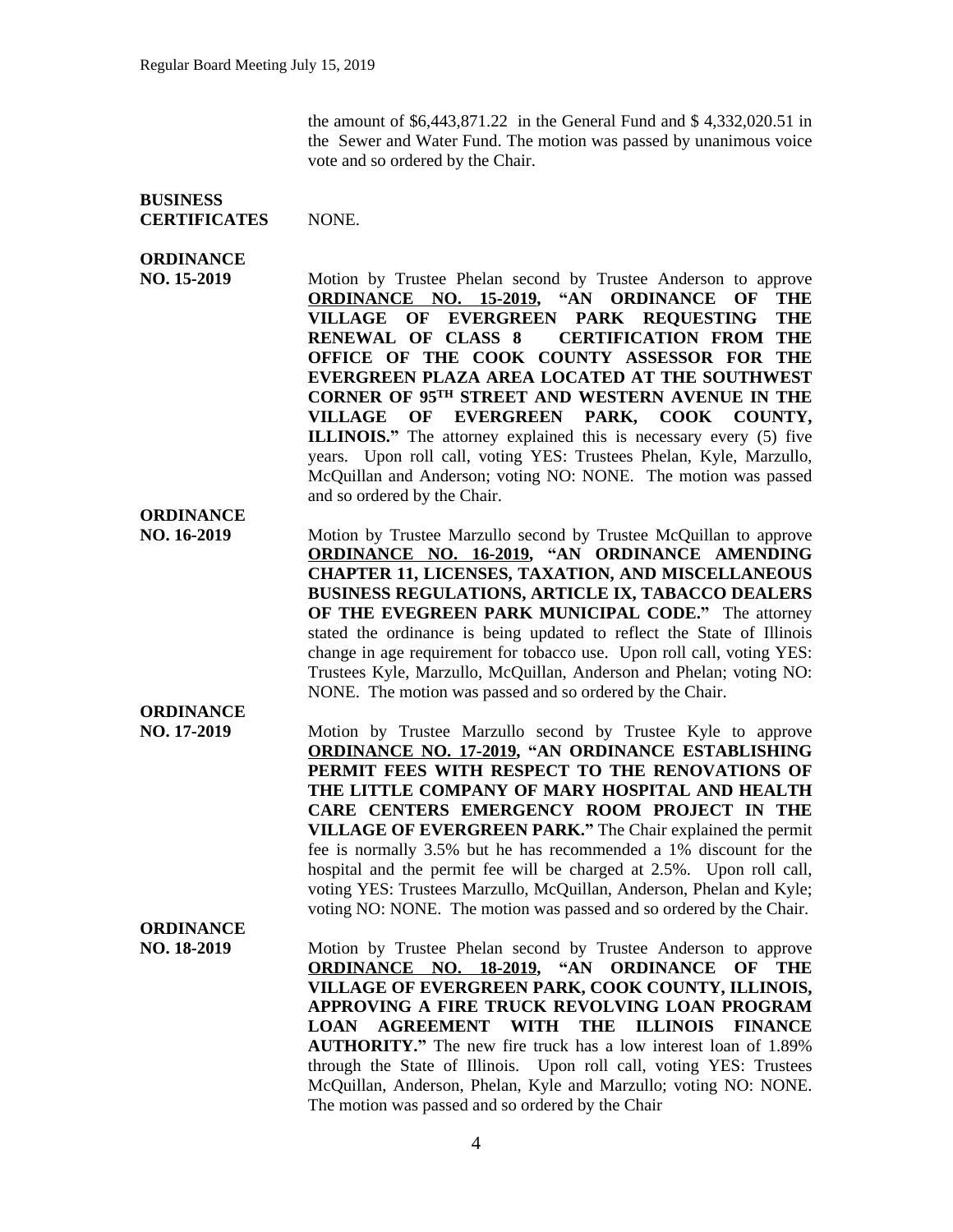| <b>SALE OF</b>                     |                                                                                                                                                                                                                                                                                                                                                                                                                                                                                                                                                                                                                                                                                   |
|------------------------------------|-----------------------------------------------------------------------------------------------------------------------------------------------------------------------------------------------------------------------------------------------------------------------------------------------------------------------------------------------------------------------------------------------------------------------------------------------------------------------------------------------------------------------------------------------------------------------------------------------------------------------------------------------------------------------------------|
| <b>VEHICLES</b>                    | Motion by Trustee McQuillan second by Trustee Kyle to approve the<br>request for the sale of 1974 Fire Department Snorkel Squad #D74072<br>and a PW 2001 International Plow Truck. Upon roll call, voting YES:<br>Trustees Anderson, Phelan, Kyle, Marzullo and McQuillan; voting NO:<br>NONE. The motion was passed and so ordered by the Chair.                                                                                                                                                                                                                                                                                                                                 |
| <b>MARCH OF</b><br><b>DIMES</b>    | Motion by Trustee Anderson second by Trustee Phelan to approve the<br>request from the March of Dimes to conduct the Annual March for<br>Babies 5K Walk at SXU on Sunday, June 7, 2020. Upon roll call, voting<br>YES: Trustees Phelan, Kyle, Marzullo, McQuillan and Anderson; voting<br>NO: NONE. The motion was passed and so ordered by the Chair.                                                                                                                                                                                                                                                                                                                            |
| <b>SXU COUGAR</b><br><b>RUN</b>    | Motion by Trustee Marzullo second by Trustee McQuillan to approve the<br>request from St. Xavier University to hold the 18th Annual Cougar 5K<br>Run/Walk on Saturday, September 28, 2019. Upon roll call, voting YES:<br>Trustees Kyle, Marzullo, McQuillan, Anderson and Phelan; voting NO:<br>NONE. The motion was passed and so ordered by the Chair.                                                                                                                                                                                                                                                                                                                         |
| <b>ENGINEER'S</b><br><b>REPORT</b> | Mr. Klass had no report.                                                                                                                                                                                                                                                                                                                                                                                                                                                                                                                                                                                                                                                          |
| <b>ATTORNEY'S</b><br><b>REPORT</b> | The Attorney had no report.                                                                                                                                                                                                                                                                                                                                                                                                                                                                                                                                                                                                                                                       |
| <b>DEPARTMENT</b><br><b>HEADS</b>  | Mary Ann Diehl, OCS Director announced a safe driving class for<br>August 1 and 2. Also, there is a Christmas in July accepting donations<br>for the Food Pantry.                                                                                                                                                                                                                                                                                                                                                                                                                                                                                                                 |
| <b>BIDS</b><br>50/50 Program       | Motion by Trustee Phelan second by Trustee Marzullo to approve the<br>recommendation of PW Director Lorenz to award the 2019 50/50<br>Sidewalk program to the low bidder, Suburban Concrete in the amount of<br>\$133,793 or \$170.00 per square with \$85.00 for the Village and \$85.00<br>for the resident's portion. Strada Construction was \$148,450 or \$190.00<br>per square, Lorusso Cement was \$193,180 or \$235.00 per square, and<br>Whiteline Construction was \$ 209,350 or \$265.00 per square. Upon roll<br>call, voting YES: Trustees Marzullo, McQuillan, Anderson, Phelan and<br>Kyle; voting NO: NONE. The motion was passed and so ordered by the<br>Chair. |
| <b>Street Paving</b>               | Motion by Trustee Marzullo second by Trustee McQuillan to approve the<br>recommendation of PW Director Lorenz to award the 2019 Street Patch<br>Program to the low bidder, M $\&$ J Asphalt Paving Co. in the amount of<br>\$304,446. The other bid was J & R $1st$ In Asphalt in the amount of<br>\$492,333.93. The Chair thanked Commissioners Moore and Daley in<br>advance for their support of county funding of this project. Upon roll<br>call, voting YES: Trustees McQuillan, Anderson, Phelan, Kyle and                                                                                                                                                                 |